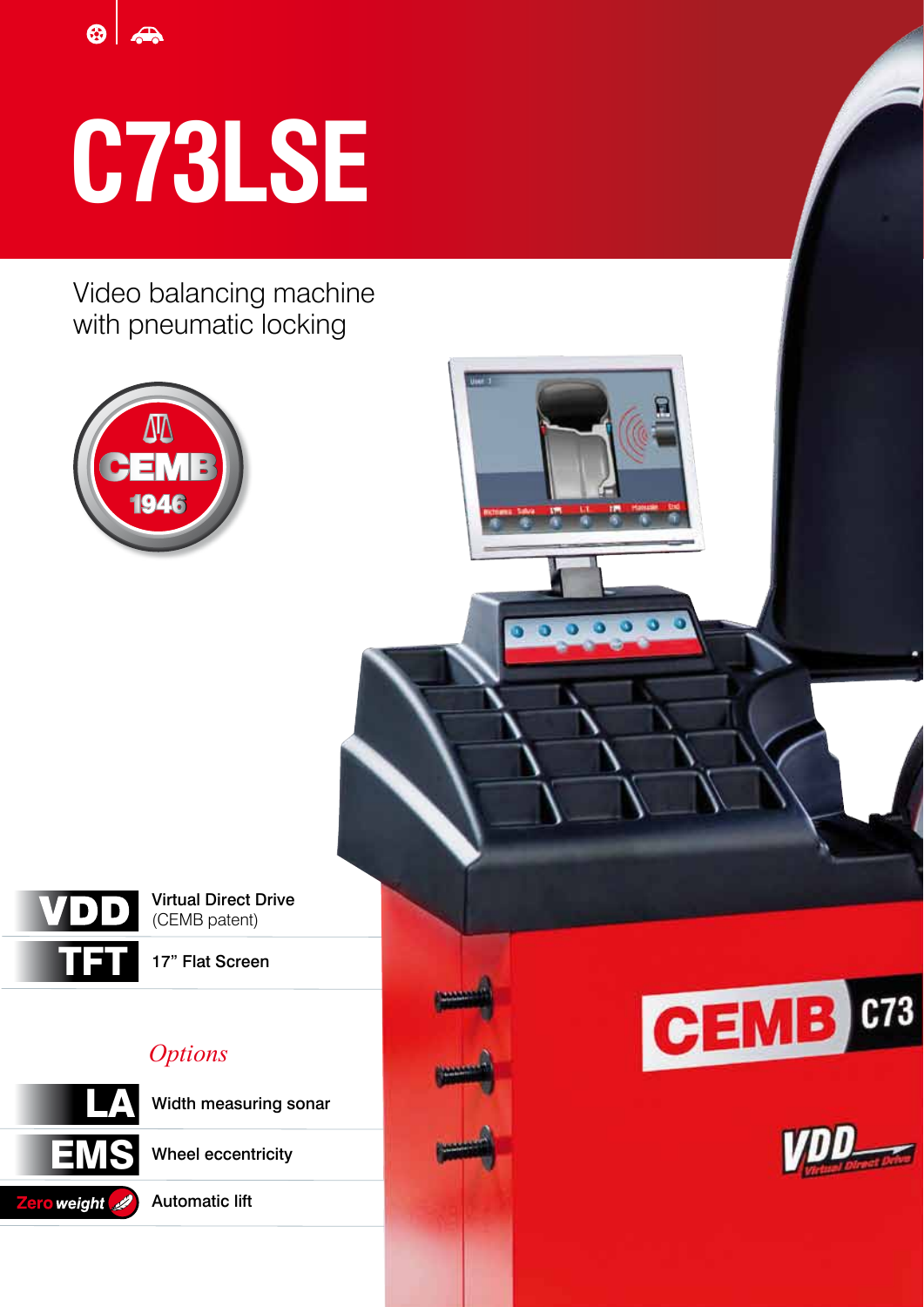**C73LSE** *Dedicated to operators looking for a quick, accurate, simple and reliable video balancing machine* 

#### GENERAL FEATURES

- VDD very quick and maintenance free measurement system (Cemb Patent)
- 17" TFT Flat Screen
- IC concept, reduction of residual vibrations on the vehicle
- Autodiagnosis and self-calibration
- Selection menu for options and customizations
- Intelligent and automatic system to measure diameter and distance with the Cemb gauge
- Electromagnetic brake to lock the wheel in the correction position
- Locking of the measuring gauge in the correction position for ALU wheels (Cemb Patent)

 $C<sub>73</sub>$ 

VDD<sub>-</sub>

• SPLIT program to hide weights behind spokes



• ALU-S balancing mode (adhesive weights on the internal rim planes) with specific counterweight position indicator (position repeater)



• Eccentricity measurement with sonar (1st Harmonic and Peak to Peak) Automatic and quick eccentricity measurement during the normal balancing cycle



#### RPR Function: Real Plane Residual Unbalance

- In ALU-S balancing mode (adhesive weights on the internal rim planes) the residual unbalance is displayed with reference to the external rim planes (according to wheel/car manufacturers the balancing tolerance is to be referred to the external rim planes)
- Any unnecessary correction operation is avoided



- Pneumatic wheel locking (Cemb Patent)
- Mounting/demounting time reduction
	- Extremely easy and quick to use
	- Accurate wheel centering guaranteed
	- Possibility to use traditional adapters (UH20)



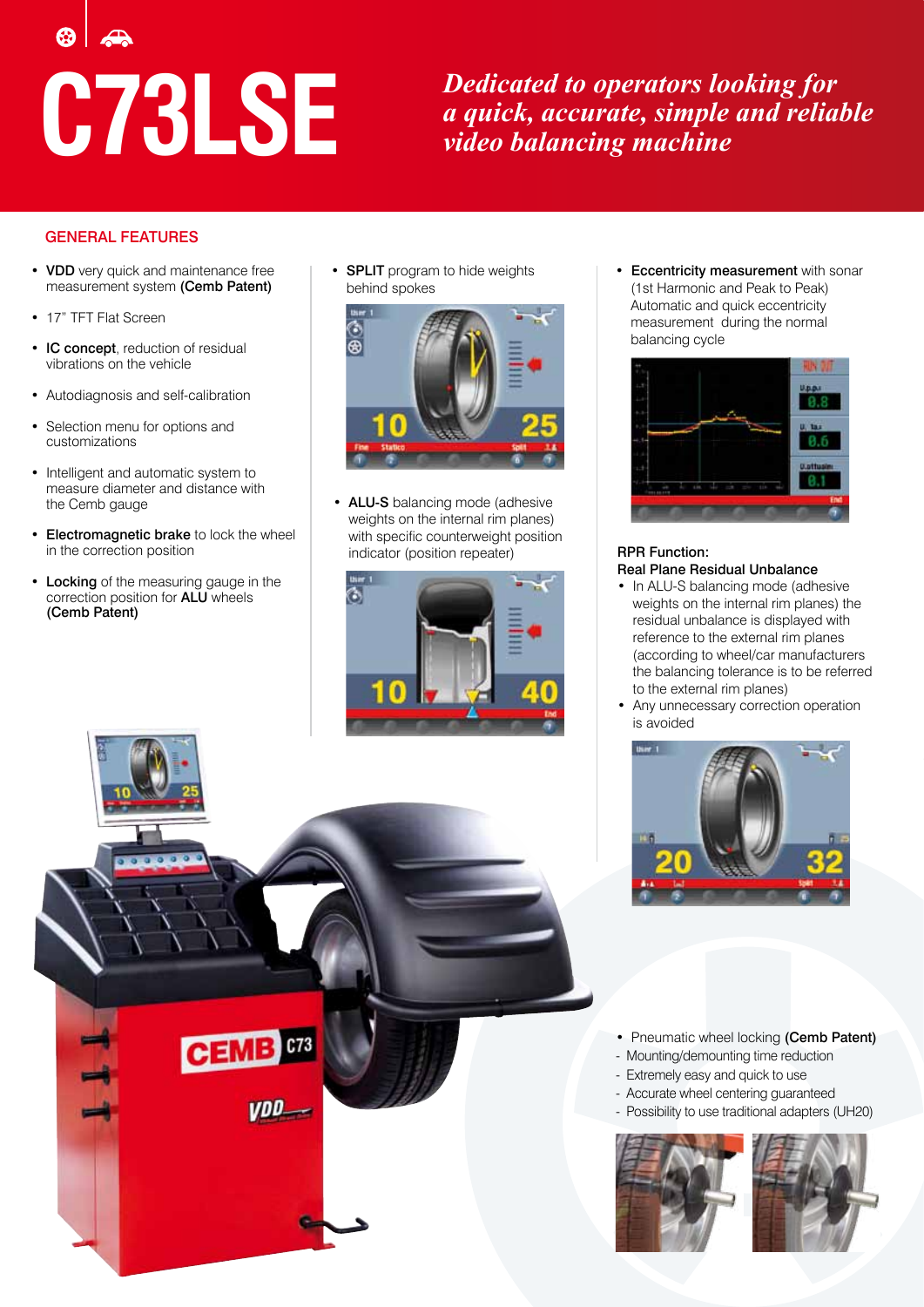

### STANDARD ACCESSORIES

In 1952 Cemb created the cone adapters for balancing machines and since then the company continued developing and producing high precision centering systems for any type of wheel. Cemb does not recommend the use of non-original adapters on its balancing machines.

#### UC20/SE2 41FF52768

**C**<br>Pneumatic locking

Standard equipment composed of: 3 cones Ø 45÷110 mm, quick locking sleeve SE2, width gauge, pincer-hammer and 60 g counterweight



GOOPER

#### UC20/2 GL40 41FF83149



Standard equipment composed of: 3 cones Ø 45÷110 mm, quick locknut GL40, width gauge, pincer-hammer and 60 g counterweight

## OPTIONAL ACCESSORIES Especially designed for car manufacturers

#### RL cup 41FF79255

Large plastic cup with polyurethane protection ring for light alloy rims.

#### UH20/2 41FF42048

holes (pitch circle Ø95-210 mm) complete with high precision back centering double cone for wheels with/without central hole (Renault, Peugeot and Citroën). Grants double accuracy compared to similar adapters on the market.

#### Peugeot - Citroën kit 41FF73171

High precision kit: 1 bush Ø60mm + 2 cones ( $\emptyset$ 62 ÷ 68 mm and  $\emptyset$ 54 ÷ 60 mm). Developed according to Peugeot and Citroën specifications.

#### Kit for light truck wheels (Ø97÷170mm central hole). VL/2 cone + G36 disc 41FF86174

#### SR4 - SR4/SE - SR5 - SR5/SE SR5/2 Universal adapter for wheels with 3,4,5,6 **SR5/2/SE - SRUSA - SR/USA/SE**

Stud adapters for rim protection and high precision centering for wheels with 4 or 5 holes. Studs are made of two pieces, elastically coupled: pressure is therefore homogeneous on all the holes.

#### Renault kit 41FF77152

High precision kit : 5 bushes (Ø60 / 66 / 71 / 88 / 129,9 mm). Developed according to Renault specifications.

#### MT cone 40FF57321

**O** A

High precision graduated cone for German cars (with central hole Ø56,5 / 57 / 66,5 / 72,5 mm).

#### Mercedes kit 41FF88003

High precision kit : 3 cones (Ø57- Ø66,5  $-Ø84/85$ mm) + 1 pressure spring, according to Mercedes Benz specifications.

*For more information see the complete brochure on the web site www.cemb.com*